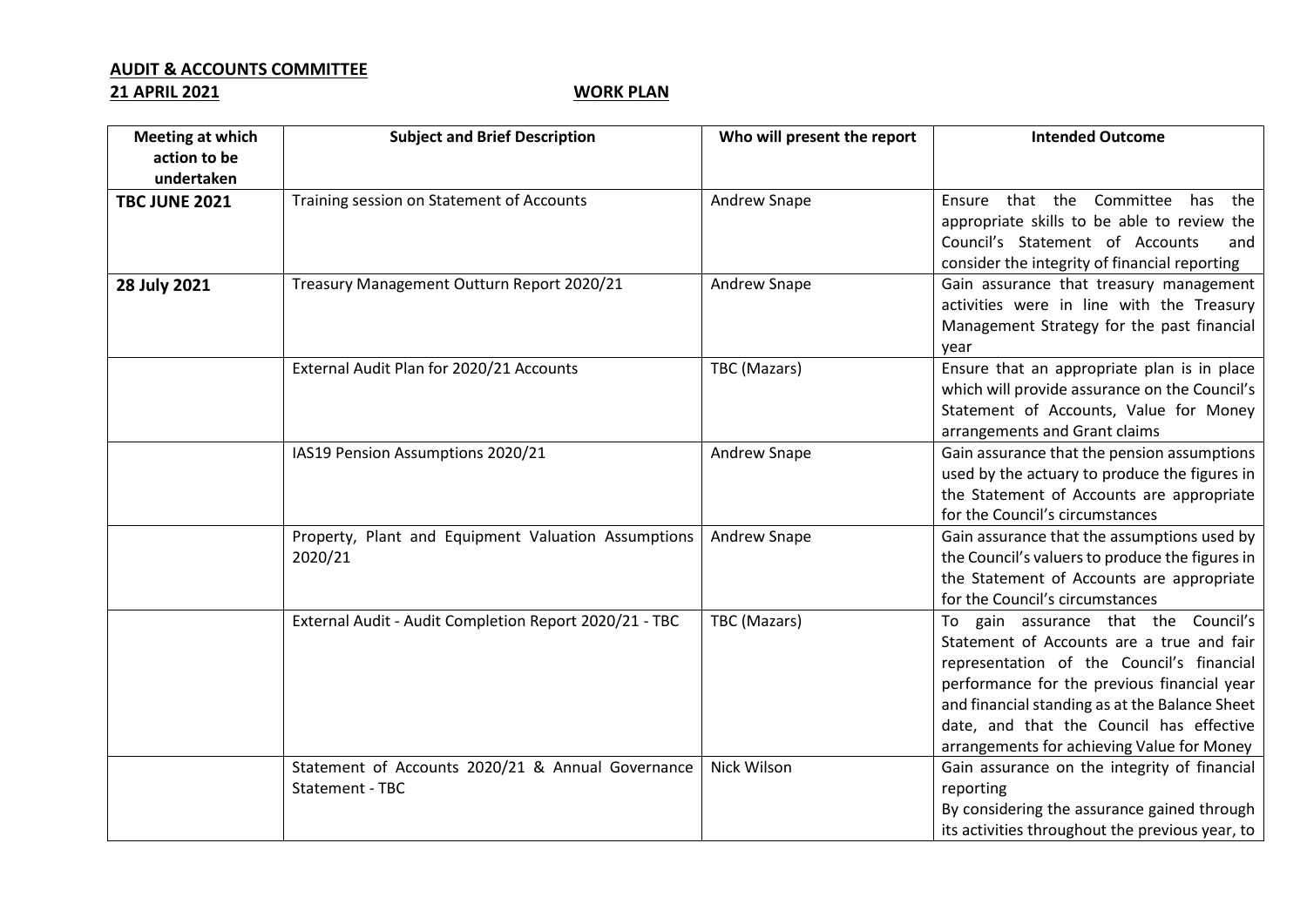|                 |                                                                        |                                                                         | give assurance that the Council's Annual<br>Governance Statement accurately represents<br>governance arrangements, that future risks<br>are identified, and that arrangements in place<br>support the achievement of the Council's<br>objectives     |
|-----------------|------------------------------------------------------------------------|-------------------------------------------------------------------------|------------------------------------------------------------------------------------------------------------------------------------------------------------------------------------------------------------------------------------------------------|
|                 | Annual Internal Audit Report 2020/21                                   | Lucy Pledge/Emma Bee/McJoy<br><b>Nkhoma</b><br>(Assurance Lincolnshire) | Gain assurance that the Council's Annual<br>Governance Statement accurately represents<br>governance arrangements, that future risks<br>identified and that governance<br>are<br>arrangements support the achievement of<br>the Council's objectives |
|                 | Internal Audit Progress Report 2021/22                                 | Lucy Pledge/Emma Bee/McJoy<br><b>Nkhoma</b><br>(Assurance Lincolnshire) | Understand the level of assurance for audited<br>activities and ensure management progress<br>recommended actions to mitigate identified<br>risks                                                                                                    |
| 1 December 2021 | Biannual Review of the Effectiveness of the Internal Audit<br>Function | Nick Wilson                                                             | To consider whether the Internal Audit<br>function is operating effectively and produce<br>an action plan to address any required<br>improvements                                                                                                    |
|                 | Risk Management report                                                 | <b>Richard Bates</b>                                                    | Gain assurance that appropriate<br>risk<br>management arrangements are in place                                                                                                                                                                      |
|                 | Treasury Performance half-yearly report                                | Andrew Snape                                                            | Gain assurance that treasury management<br>activities are in line with the current Treasury<br><b>Management Strategy</b>                                                                                                                            |
|                 | Internal Audit Progress Report 2021/22                                 | Lucy Pledge/Emma Bee<br>(Assurance Lincolnshire)                        | Understand the level of assurance for audited<br>activities and ensure management progress<br>recommended actions to mitigate identified<br>risks                                                                                                    |
|                 | Annual Audit Letter 2020/21                                            | TBC(Mazars)                                                             | Gain assurance on the Council's Statement of<br>Accounts and arrangements for achieving<br>Value for Money                                                                                                                                           |
|                 | <b>Counter-Fraud Activity Report</b>                                   | Nick Wilson                                                             | Gain assurance that counter-fraud activity is<br>appropriately targeted and effective                                                                                                                                                                |
| 2 February 2022 | Partnership Register (Annual Report)                                   | Natalie Cook                                                            | In order to gain assurance that the Council is<br>managing the partnerships that it is involved<br>within effectively                                                                                                                                |